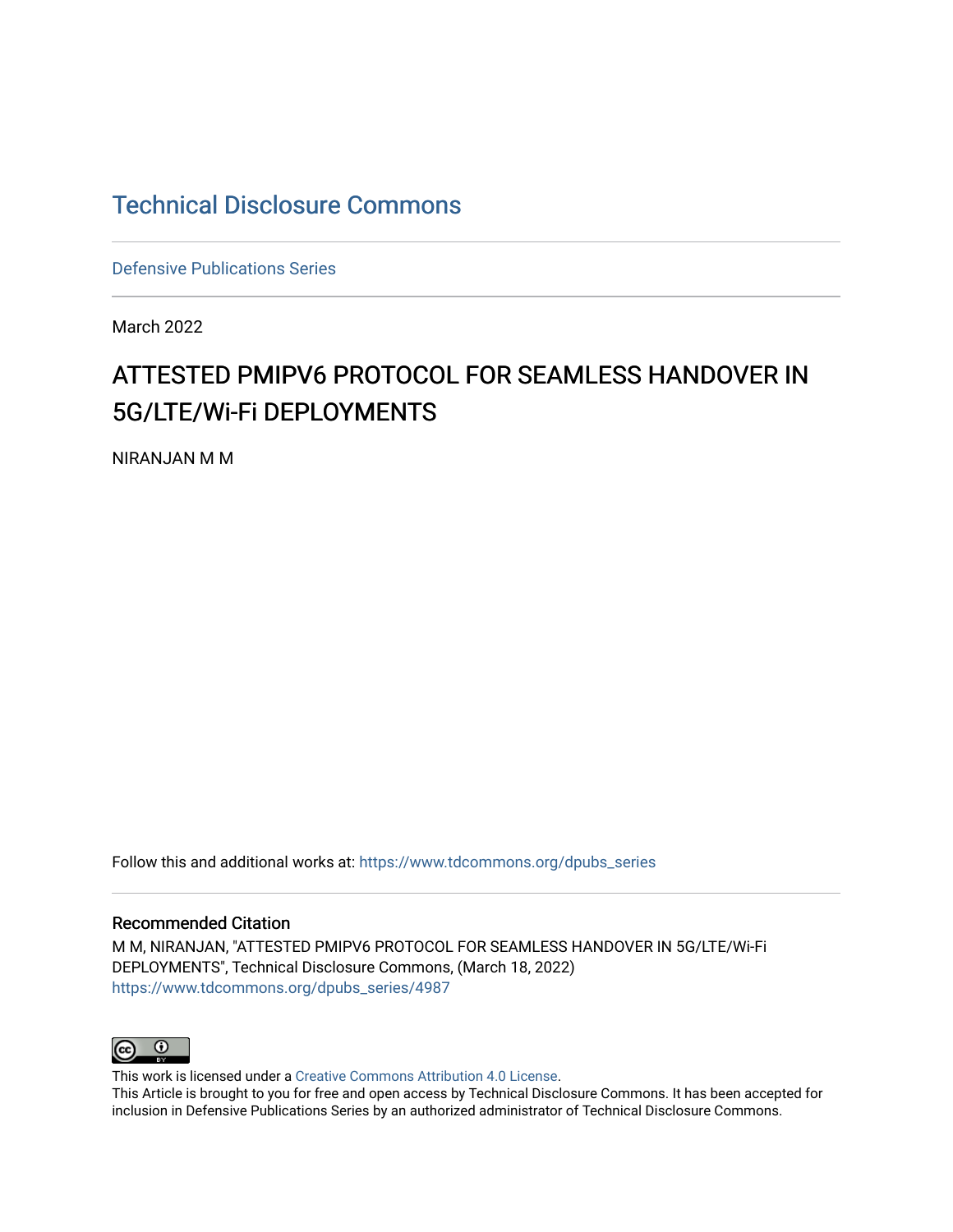## ATTESTED PMIPV6 PROTOCOL FOR SEAMLESS HANDOVER IN 5G/LTE/Wi-Fi DEPLOYMENTS

#### AUTHOR: NIRANJAN M M

## ABSTRACT

To have seamless client handover/roaming across different radio access technologies and even across different vendors, PMIPv6 tunnelling protocol is used, for example, between Mobile Access Gateway (MAG) and Local Mobility Anchor (LMA) in 5G/LTE/Wi-Fi deployments. In other words, PMIPv6 is the standardised way of integrating trusted non-3GPP access networks with a standardised 3GPP Evolved Packet Core (EPC). PMIPv6 tunnel end points i.e., MAG and LMA need to know whether the peer device is trustworthy or not before establishing tunnel. If the MAG or LMA is compromised i.e., it is no longer a trusted entity, which could create harm to the network by allowing "malicious MAG to connect to the valid LMA" or "valid MAG connecting to malicious LMA". Currently PMIPv6 does not include any capabilities to exchange trust information between MAG and LMA to prove the peer was not tampered. The techniques presented herein define attestation method to PMIPv6 messages exchanged between MAG and LMA to provide Proof of Integrity for PMIPv6 tunnels.

#### DETAILED DESCRIPTION

PMIPv6 enables IP mobility for a client/host without requiring its participation in any mobility-related signalling. The network is responsible for managing IP mobility on behalf of the client/host. The mobility entities in the network are responsible for tracking the movements of the client/host and initiating the required mobility signalling on its behalf. With the extensions to the PMIPv6 protocol, MAG can register with more than one proxy Care-of Address (pCoA) with the LMA and simultaneously establish multiple IP tunnel with the LMA. This allows the MAG to utilize all the available access networks to route the mobile node's IP traffic. PMIPv6 facilities IP mobility by keeping below mobility parameters constant throughout the PMIPv6 domain, i.e., MN's IP address, MN's Gateway IP address, MN's Gateway MAC, DHCP Server address etc.,

In short, to have seamless client handover/roaming across different radio access technologies and even across different vendors, PMIPv6 tunnelling protocol is used.

- PMIPv6 tunnelling protocol is used between Mobile Access Gateway (MAG) and Local Mobility Anchor (LMA) in 5G/LTE deployments.
- PMIPv6 tunnelling protocol is used between WLC (act as MAG) and LMA in Wi-Fi deployments.
- To overcome the limitations of centralised mobility management, Distributed Mobility Management (DMM) concepts are used to bring the mobility anchor closed to the MN (Mobile Node), called as anchor and access routers as "Mobility Anchor and Access Router (MAAR)". PMIPv6 is also used between Serving MAAR (S-MAAR) acts as MAG and Anchor MAAR (A-MAAR) acts as LMA (A-MAAR is the MAAR that advertises the prefix used in the communication/flow. S-MAAR is the MAAR where MN (Mobile Node) is attached to it for communication/flow).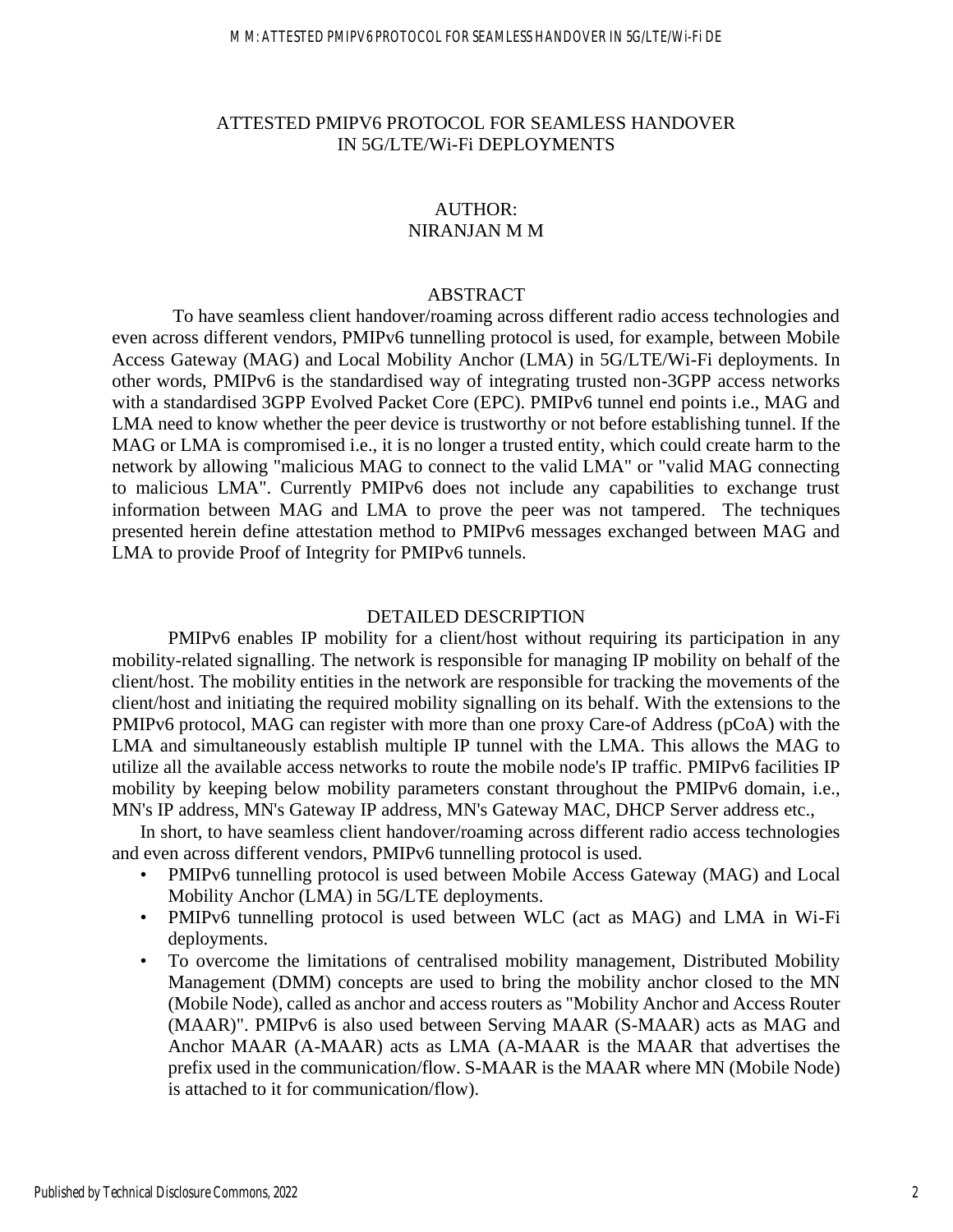In short, PMIPv6 is the standardised way of integrating trusted non-3GPP access networks with a standardised 3GPP Evolved Packet Core (EPC). PMIPv6 tunnel end points i.e., MAG and LMA need to know whether the peer device is trustworthy or not before establishing tunnel. If the MAG or LMA is compromised i.e., it is no longer a trusted entity, which could create harm to the network by allowing "malicious MAG to connect to the valid LMA" or "valid MAG connecting to malicious LMA". Currently PMIPv6 does not include any capabilities to exchange trust information between MAG and LMA to prove the peer was not tampered.

In any of the above scenarios, PMIPv6 tunnel end points, i.e., MAG and LMA need to know whether the peer device is trustworthy or not before establishing tunnel. Hence, we need to have trustworthiness to PMIPv6 tunnelling protocol used between MAG and LMA by having attestation information in all tunnel establishments messages such as Proxy Binding Update (PBU), Proxy Binding Acknowledgement (PBA) exchanged during Mobile Node (MN) attachment and detachment flows.

The techniques presented herein define attestation method to PMIPv6 messages exchanged between MAG and LMA to provide Proof of Integrity for PMIPv6 tunnels. PMIPv6 messages between the peers (i.e., MAG and LMA) are extended with extensions that carry Proof of Integrity and intent to validate Proof of Integrity.

#### A. Proof of Integrity:

TPM functionality is used as root of trust and as Proof of Integrity of PMIPv6 tunnel. Both PMIPv6 end points gather below integrity measurements from the peer device:

- Hardware
- Software micro loaded, BIOS, boot load, kernel, operating system
- Runtime application binaries, libraries, config/manifest files

These measurements are verified against the device fingerprint (e.g., imprinted in the device identity certificate issued by the manufacturer - SUDI). The result of verification determines the decision to allow PMIPv6 tunnel establishment between the peers.

B. Freshness of the Proof of Integrity:

With Proof of Integrity, Freshness of the Proof of Integrity can also be considered.

As PMIPv6 is a request (Binding Update) and response (Binding Acknowledgement) type of protocol where each request is followed by a response, Proof of Integrity can also be accompanied with a signature to prove freshness of the Proof of Integrity i.e., by adding a signature over random data "nonce" presented by the peer. This would help is detecting the replay of old evidence via a "nonce". A "nonce" is a random number provided by the entity making the request. This "nonce" is passed into the TPM/vTPM. Results coming out of the TPM/vTPM include a signature based on the "nonce". The result is the output from the TPM/vTPM which could not have been generated before that "nonce" was provided.

Example: Binding Update/Ack is the PMIPv6 message to establish PMIPv6 tunnel between MAG and LMA. The operation consists of the Proxy Binding Update and Proxy Binding Acknowledgement. Proxy Binding Request (PBU) from MAG contains random data "nonce", it is extended to carry intention to validate Proof of Integrity. Proxy Binding Acknowledgement (PBA) from LMA carries an extension to its Proof of Integrity along with a signature over random data "nonce" received in Proxy Binding Request.